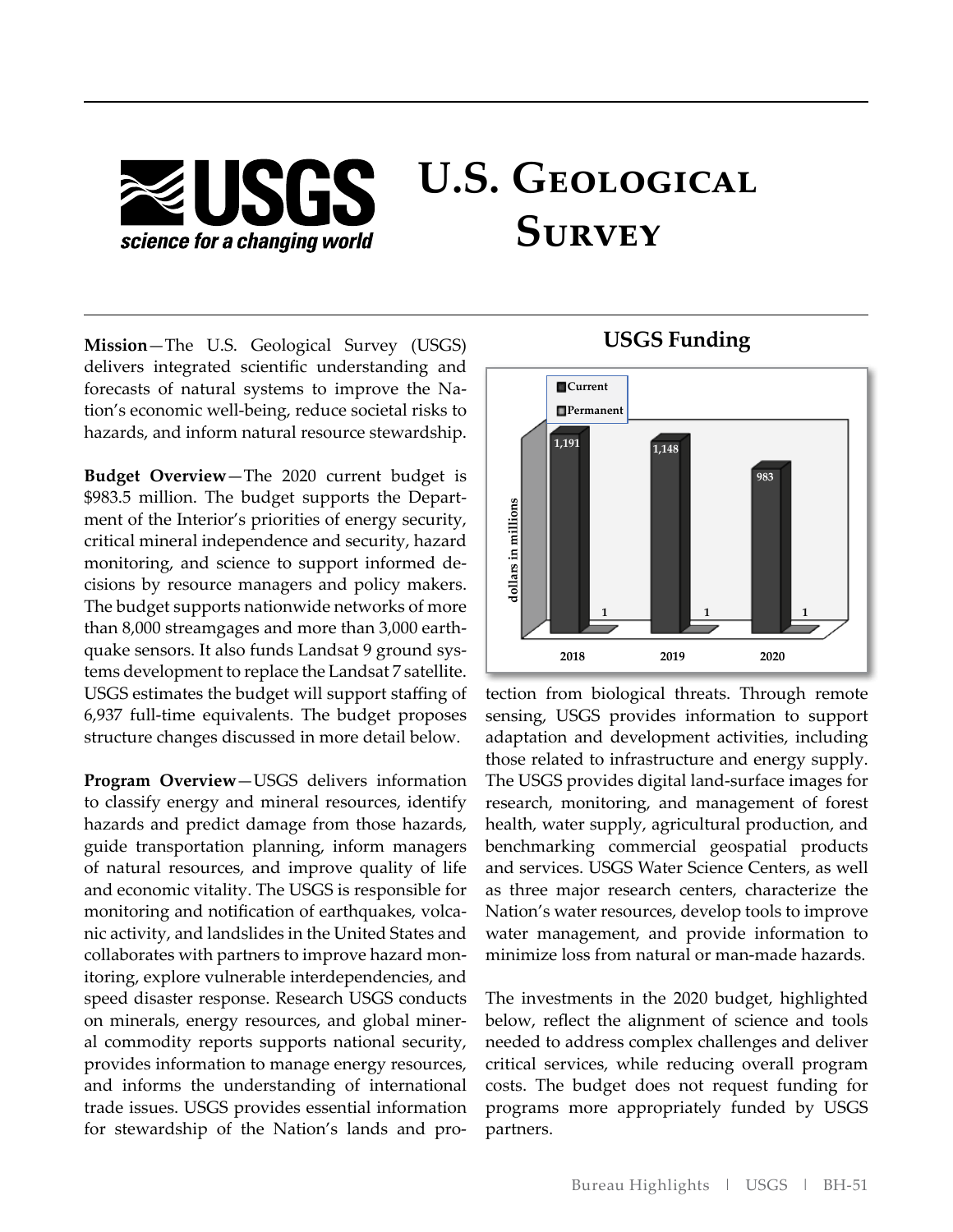#### **U.S. Geological Survey Facts**

- **Founded by an Act of Congress in 1879.**
- **Is the Nation's largest water, earth, and biological science and civilian mapping agency.**
- **Employs over 8,000 scientists, technicians, and support staff working in more than 400 locations throughout the United States.**
- **• USGS is a primary Federal source of science-based information on ecosystem science, land resources, energy and mineral resources, natural hazards, water use and availability, and updated maps and images for the Earth's features available to the public.**
- **In 2018, the public downloaded over 33 million Landsat satellite scenes; an increase of nearly 50 percent over 2017 downloads.**
- **USGS archives provide direct access to air photos dating to 1939 and over 100 other satellite, cartographic, and topographic datasets characterizing the Earth's surface at no cost to the user.**

- on nationally significant priorities, including de wildlife disease, research supporting the conser-- for Species Management Research programs, in - cluding science support to inform Flyway Coun - wintering grounds; and species recovery. The bud - and other land managers better understand spe **Ecosystems Programs**—The 2020 budget includes \$141.0 million for Ecosystems programs focused tecting and responding to invasive species and vation and recovery of species at-risk or protected by law, and science supporting biological resource management. The request includes \$44.4 million cil harvest allocations; deep-water monitoring to understand fisheries stocks in the Great Lakes; conflict reduction between wildlife and energy development, including migration corridors and get provides \$29.0 million for Biological Threats Research, which includes \$5.6 million for Asian Carp research. It includes \$43.8 million for Land Management Research programs to help Interior cies and habitats to improve their management. The budget includes \$23.9 million for the Climate Adaptation Science Center subactivity for research supporting land-use decisions with application to natural resource management, community safety, and economic development.

the occurrence, quality, supply, and use of nation-- budget provides \$60.2 million in Mineral Resourc **Energy and Mineral Resources Programs**—The 2020 budget includes \$86.1 million for Energy and Mineral Resources research and assessments on al and global mineral and energy resources. The

research on critical minerals important to the eco-- important strategic uses particularly in manufac - States vulnerable to potential disruptions in sup - plies. The 2020 budget supports the advanced topo - Program also includes funding to continue a mag - and updated assessments of undiscovered, tech es to collect data and conduct research on a wide variety of non-fuel mineral resources, including nomic stability and national security of the United States. Critical mineral commodities are those with turing and technology. These critical minerals are primarily developed outside of the United States and have no viable substitutes, leaving the United graphic, geologic, and geophysical data collection needed to locate critical mineral resources in the U.S. and to inform management of private-sector domestic development. The Mineral Resources netotelluric survey of the contiguous United States, providing insights useful for energy and mineral resource development, groundwater management, and electrical grid resiliency. The budget includes \$25.9 million for Energy Resources, to provide new nically recoverable domestic and international oil and gas resources, and to understand the potential to diversify the national energy portfolio.

- scientific information and tools to better under - earthquakes, tsunamis, and landslides to ultimate - ly reduce potential fatalities, injuries, and proper **Natural Hazards Programs**—The 2020 budget includes \$145.0 million for Natural Hazards for stand and respond to hazards such as volcanoes, ty damage. The Earthquake Hazards program is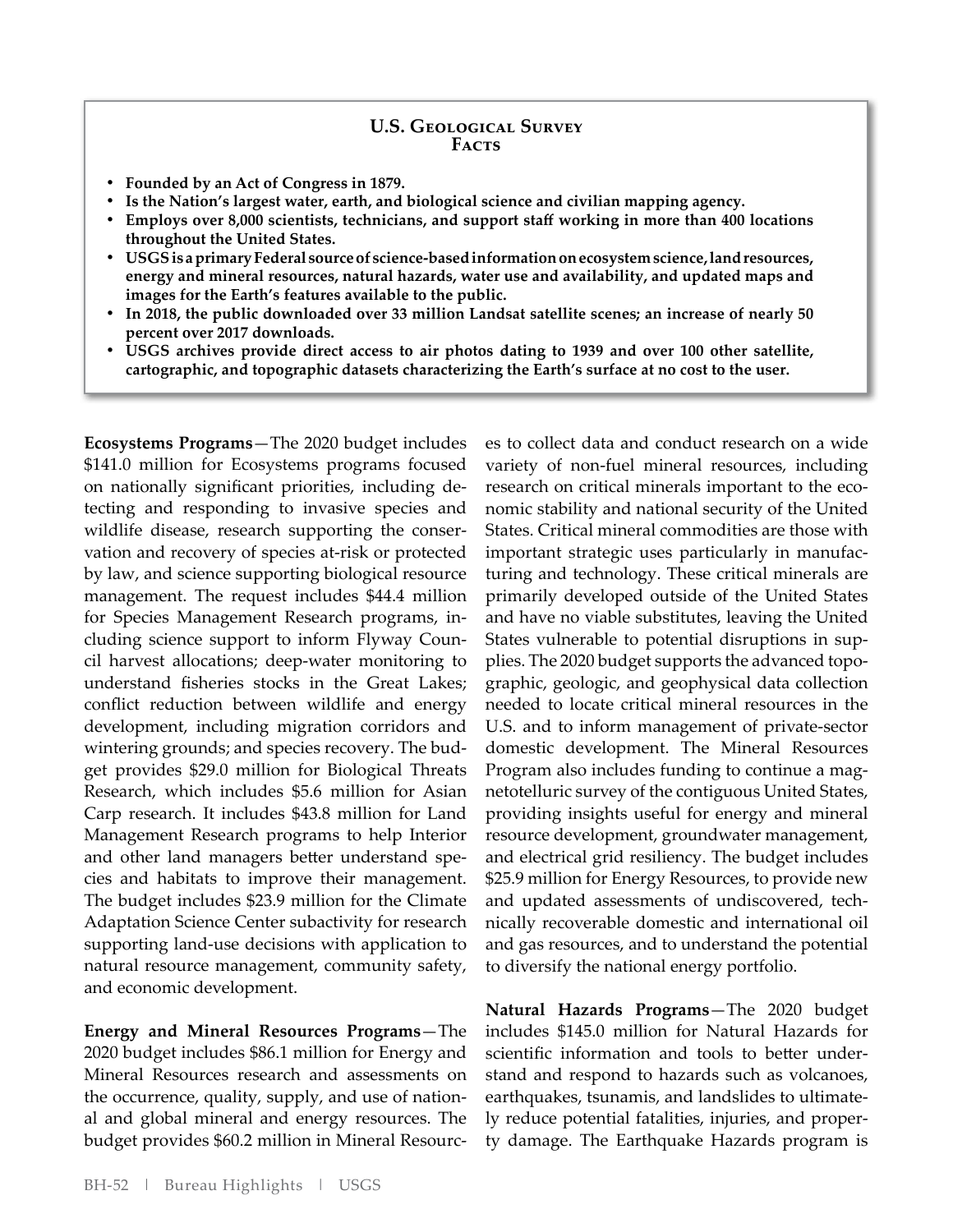funded at \$64.3 million and prioritizes funding to maintain robust national earthquake monitoring and reporting capabilities, including \$8.2 million for operations and maintenance of existing Shake-Alert Earthquake Early Warning systems in conjunction with State and local partners. The Volcano Hazards program is funded at \$28.1 million to monitor the Nation's volcanoes to issue alerts and information about eruptions, supporting decisions about evacuations and aircraft diversions for volcanic ash. Additionally, the budget provides \$6.7 million to operate and maintain the Global Seismic Network, \$1.9 million to support geomagnetic monitoring and research, and \$3.6 million for the Landslide Hazards program, which supports postfire debris-flow hazard assessments in response to major wildfires, as well as research and early warning capabilities. The Coastal/Marine Hazards and Resources program is funded at \$40.5 million to improve assessments of hazard sources, such as submarine landslides and coastal storms, and potential impacts on offshore operations, coastal communities, and infrastructure.

**Water Resources Programs**—The 2020 budget includes \$179.9 million for Water Resources to collect and deliver hydrologic data; model and analyze hydrologic systems; and conduct research to better understand and identify new methods to gather water data. The request supports water use and water availability studies, maintains support for Federal priority streamgages, and regional-scale water quality models and model-based decision support tools. The Water Observing Systems program is funded at \$105.1 million, supporting the monitoring and analysis of water quality samples from the Nation's streams and rivers, maintaining the national streamgage networks to provide longterm data, and continuing to develop and improve data collection and analysis tools. The budget also includes \$74.9 million for the Water Resources Availability program to assess water availability and use, develop water models, and examine how water quality affects water availability. This includes \$2.9 million to conduct research addressing Harmful Algal Blooms. Within both of these programs, the budget provides \$57.7 million in cooperative matching funds.

**Core Science Systems Programs**—The 2020 budget provides \$207.2 million for Core Science Systems, which includes \$89.0 million for the National Land Imaging program. Funding for the National Land Imaging program includes \$73.4 million for satellite operations, of which \$32.0 million will continue development of the Landsat 9 ground system in collaboration with the National Aeronautics and Space Administration (NASA). Landsat 9 will continue to provide land imaging data used to support agriculture, forestry, land use, water resources, and natural resource management. The budget includes \$67.9 million for the National Geospatial Program for high-quality topographic, geologic, and hydrographic data needed to manage energy resources, plan transportation and other infrastructure projects, as well as improve flood prediction, emergency response, and hazard mitigation. The request continues the collection of high-resolution elevation and hydrography data for the Nation, including modernization of maps for Alaska, and achieving complete national lidar coverage by 2026. The budget includes \$24.4 million for geologic mapping activities, in partnership with States, needed to support infrastructure development, resource management, and hazard mitigation; and \$26.0 million to support other activities, including land cover monitoring and assessments, high performance computing, libraries, and analytics.

**Science Support**—The 2020 budget request includes \$102.9 million for Science Support activities. This funding supports the USGS executive, managerial, and accounting activities; information management and technology; and support services. Funding includes \$81.0 million for administration and management and \$21.9 million for information services. Within administration and management, the budget includes \$6.2 million for USGS support of Department-wide reorganization efforts to stand up the 12 unified regions, relocate resources closer to customers, and support implementation of shared service solutions.

**Facilities**—The 2020 budget includes \$121.3 million for Facilities. This funding is needed to meet General Services Administration rent requirements and enables USGS to relocate some or all the Menlo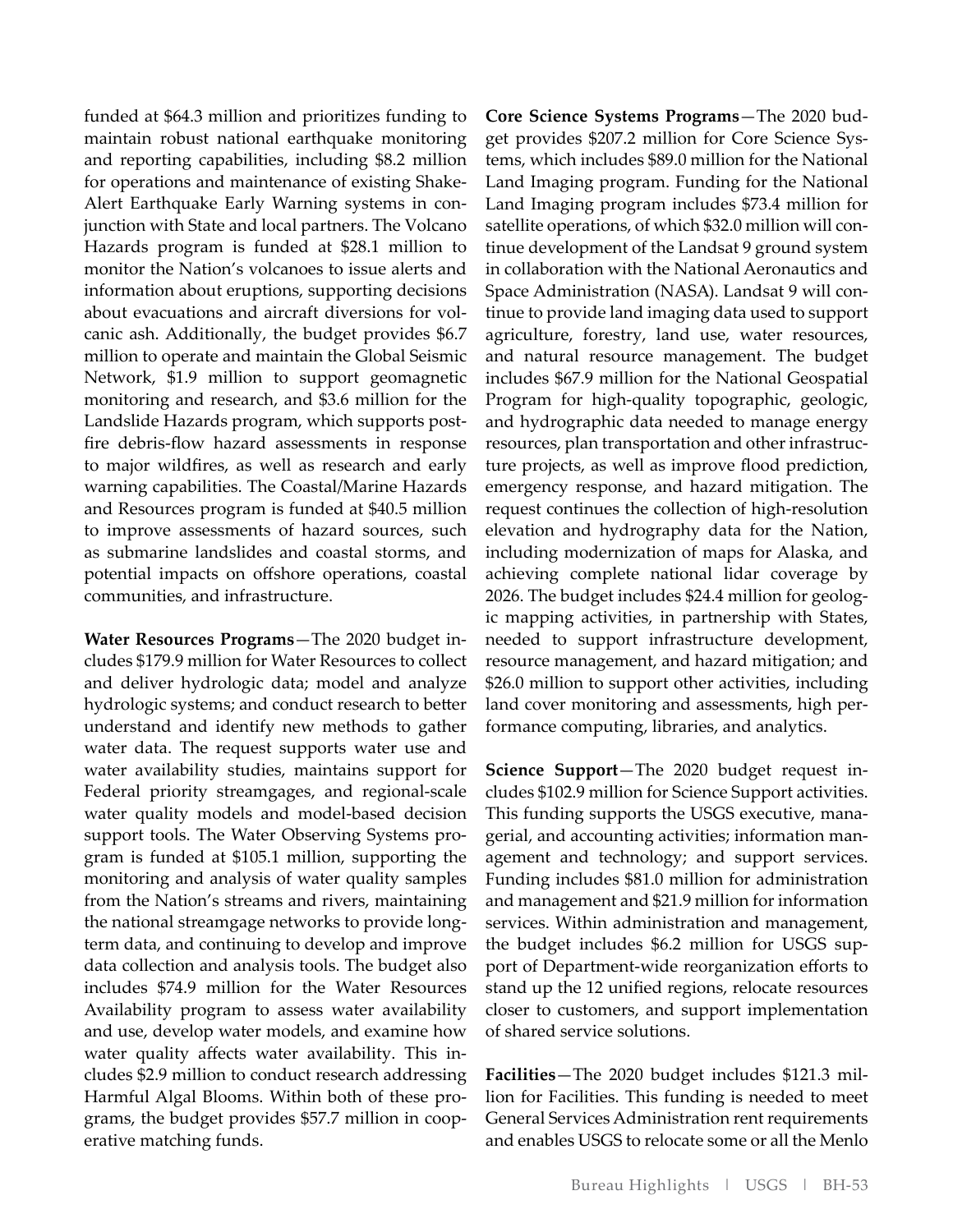Park activities to Moffett Field, a part of the NASA Ames Research Center. Relocation will facilitate collaborative work with NASA and other tenants at Moffett Field and mitigate or avoid rent increases experienced recently at Menlo Park.

**Budget Structure Changes**—The budget proposes structure changes that reflect stakeholder-focused realignment of program priorities.

A restructure of the Ecosystems activity consolidates research spread across five existing Ecosystem programs into three programs, aligns similar disciplines of research, and focuses resources on the most pressing resource management issues of Interior and other Federal, State, and Tribal resource management agencies. It consolidates research from two Land Resources programs into the Climate Adaptation Science Center within Ecosystems. The Species Management Research program focuses on recovery of threatened and endangered species, trust species, and species of management concern to support decisions. The Land Management Research program focuses on place-based research to support management options across geographic areas of management concern. The Biological Threats Research program provides research to combat invasive species, fish diseases, and wildlife diseases.

A restructure of the Water Resources activity aligns resources to achieve integrated observation, understanding, prediction, and delivery of water science and information to the Nation. The proposed Water Resources Availability Program will conduct water availability assessments, measure and estimate water budgets, develop models, and conduct interpretive studies related to the water quality aspects of water availability. The proposed Water Observing Systems Program will include groundwater and streamflow monitoring that monitors water quantity, and observational networks that monitor sediment, nutrients, and other contaminants that contribute to water quality.

The budget also proposes to shift the National Land Imaging subactivity, including operation and development of Landsat satellites and ground systems to the Core Science System mission area. It also moves land cover monitoring and assessment activities of the Land Change Science subactivity into the Core Science System mission area's Science Synthesis, Analysis, and Research subactivity.

**Fixed Costs**—Fixed costs of \$11.8 million are fully funded.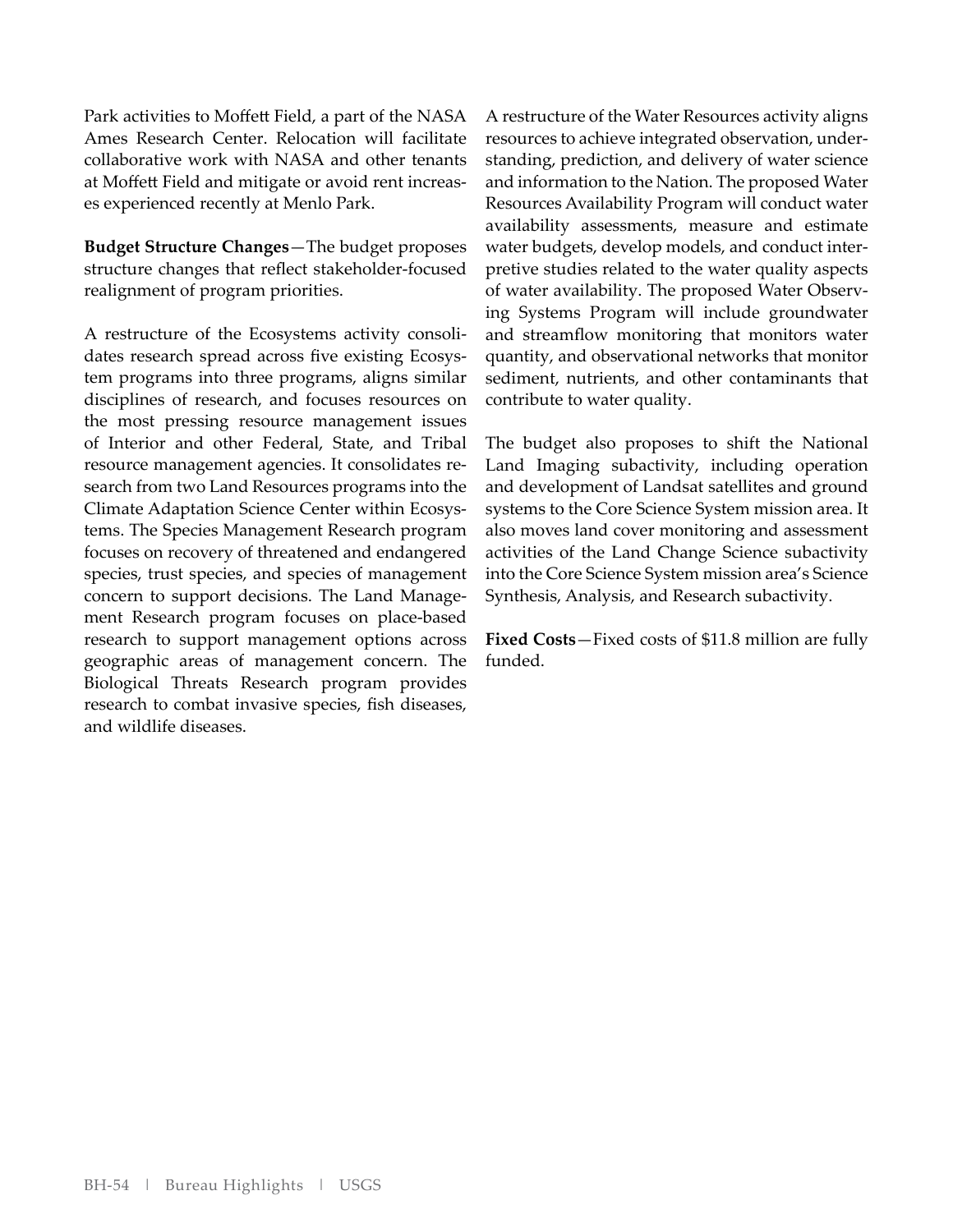## **SUMMARY OF BUREAU APPROPRIATIONS**

**(all dollar amounts in thousands)** 

## *Comparison of 2020 Request with 2019 CR*

|                                               | 2019 CR    |           | 2020 Request |          | Change     |            |
|-----------------------------------------------|------------|-----------|--------------|----------|------------|------------|
|                                               | <b>FTE</b> | Amount    | <b>FTE</b>   | Amount   | <b>FTE</b> | Amount     |
| Current                                       |            |           |              |          |            |            |
|                                               |            | 1,148,457 | 3,873        | 983,467  | -750       | -164,990   |
|                                               | 4,623      | 1,148,457 | 3,873        | 983,467  | $-750$     | $-164.990$ |
| Permanent                                     |            |           |              |          |            |            |
|                                               | $\Omega$   | 55        | $\Omega$     | 57       | $\Omega$   | $+2$       |
|                                               | 5          | 862       | 5            | 819      | $\Omega$   | $-43$      |
|                                               | 5          | 917       | 5            | 876      | $\Omega$   | -41        |
| Allocation and Reimbursable                   |            |           |              |          |            |            |
|                                               | 29         | $\Omega$  | 29           | 0        | 0          | $\theta$   |
|                                               | 3,030      | $\Omega$  | 3,030        | 0        | 0          | 0          |
| Subtotal, Reimbursable, Allocation, and Other | 3,059      | $\theta$  | 3,059        | $\Omega$ | $\Omega$   | 0          |
|                                               | 7,687      | 1,149,374 | 6.937        | 984.343  | $-750$     | $-165.031$ |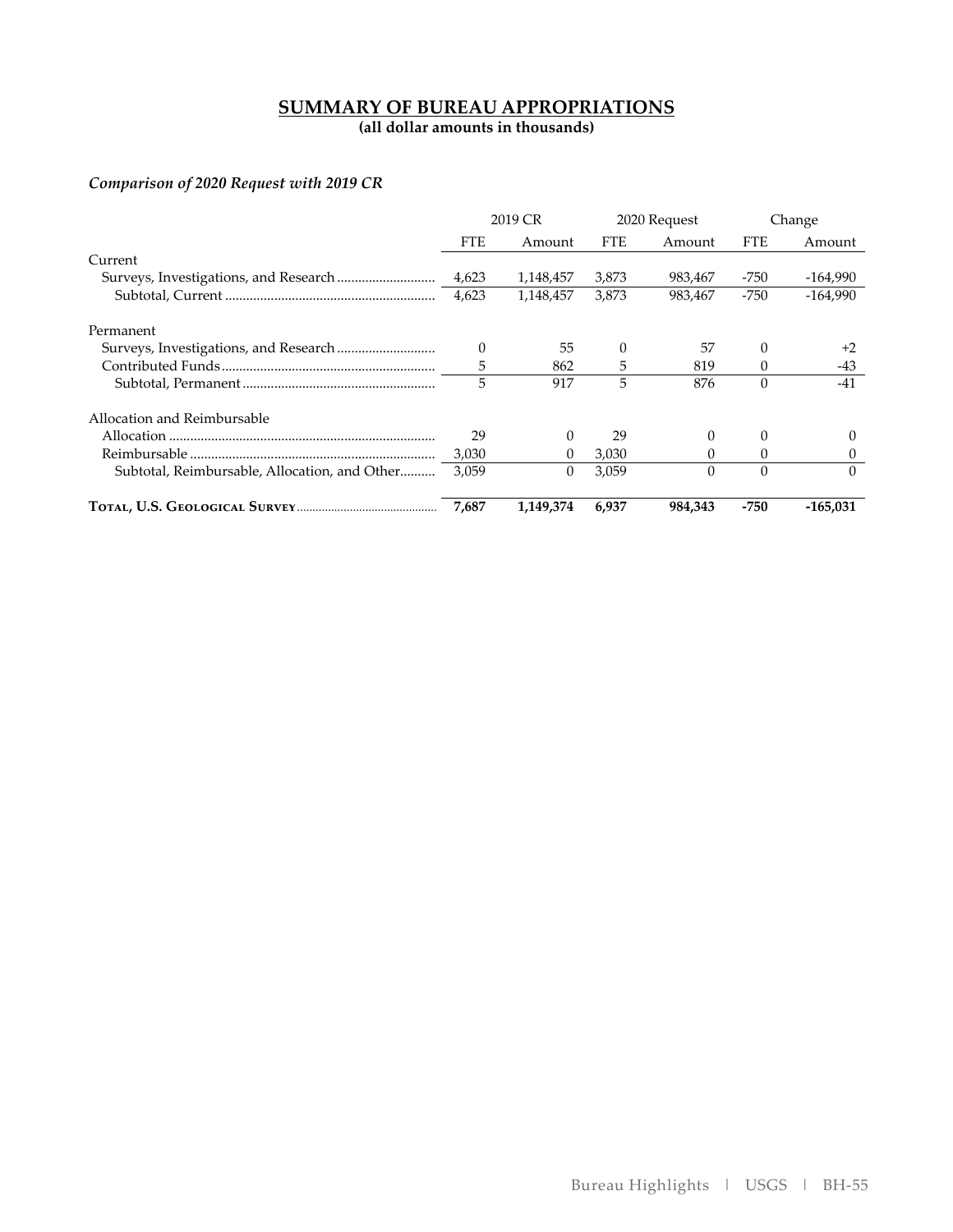## **HIGHLIGHTS OF BUDGET CHANGES**

*By Appropriation Activity/Subactivity*

## **APPROPRIATION: Surveys, Investigations, and Research**

|                                      | 2018 Actual | 2019 CR    | 2020 Request     | Change     |
|--------------------------------------|-------------|------------|------------------|------------|
| Ecosystems (new structure)           |             |            |                  |            |
| Species Management Research          | [64, 111]   | [64, 111]  | 44,359           | $+44,359$  |
| Land Management Research             | [62, 473]   | [62, 473]  | 43,793           | $+43,793$  |
| Biological Threats Research          | [28,999]    | [28,999]   | 28,996           | $+28,996$  |
| Climate Adaptation Science Center    | [44, 488]   | [44, 488]  | 23,901           | $+23,901$  |
| Cooperative Research Units           | [17, 371]   | [17, 371]  | $\theta$         | 0          |
|                                      | [217, 442]  | [217, 442] | 141,049          | $+141,049$ |
| Ecosystems (old structure)           |             |            |                  |            |
|                                      | 20,473      | 20,473     | 0                | $-20,473$  |
|                                      | 20,136      | 20,136     | 0                | $-20,136$  |
|                                      | 46,007      | 46,007     | 0                | $-46,007$  |
| Environments Program                 | 36,415      | 36,415     | 0                | $-36,415$  |
|                                      | 17,330      | 17,330     | 0                | $-17,330$  |
| Cooperative Research Units           | 17,371      | 17,371     | 0                | $-17,371$  |
|                                      | 157,732     | 157,732    | $\overline{0}$   | $-157,732$ |
| Land Resources (old structure)       |             |            |                  |            |
|                                      | 93,094      | 93,094     | 0                | $-93,094$  |
|                                      | 34,070      | 34,070     | 0                | $-34,070$  |
| National and Regional Climate        |             |            |                  |            |
| Adaptation Science Centers           | 25,335      | 25,335     | 0                | $-25,335$  |
| Subtotal, Land Resources             | 152,499     | 152,499    | $\theta$         | $-152,499$ |
| Energy and Mineral Resources,        |             |            |                  |            |
| and Environmental Health             |             |            |                  |            |
| Mineral and Energy Resources         |             |            |                  |            |
|                                      | 49,371      | 49,371     | 60,193           | $+10,822$  |
|                                      | 30,872      | 30,872     | 25,879           | $-4,993$   |
| Environmental Health (old structure) |             |            |                  |            |
| Contaminant Biology                  | 10,197      | 10,197     | $\boldsymbol{0}$ | $-10,197$  |
| Toxic Substances Hydrology           | 12,398      | 12,398     | 0                | $-12,398$  |
| Subtotal, Energy and Mineral         |             |            |                  |            |
| Resources, and Environ Health        | 102,838     | 102,838    | 86,072           | $-16,766$  |
| Natural Hazards                      |             |            |                  |            |
|                                      | 83,403      | 83,403     | 64,303           | $-19,100$  |
|                                      | 42,621      | 42,621     | 28,121           | $-14,500$  |
|                                      | 3,538       | 3,538      | 3,554            | $+16$      |
| Global Seismographic Network         | 6,653       | 6,653      | 6,661            | $+8$       |
| Coastal/Marine Hazards and           | 1,888       | 1,888      | 1,888            | $\Omega$   |
|                                      | 40,510      | 40,510     | 40,498           | $-12$      |
| Subtotal, Natural Hazards            | 178,613     | 178,613    | 145,025          | $-33,588$  |
| Water Resources (new structure)      |             |            |                  |            |
| Water Resources Availability Program | [110, 907]  | [110, 907] | 74,858           | +74,858    |
| Water Observing Systems Program      | [112, 545]  | [112, 545] | 105,064          | $+105,064$ |
| Water Resources Research Act Program | [6, 500]    | [6, 500]   | 0                | $\theta$   |
| Subtotal, Water Resources            | [229, 952]  | [229, 952] | 179,922          | $+179,922$ |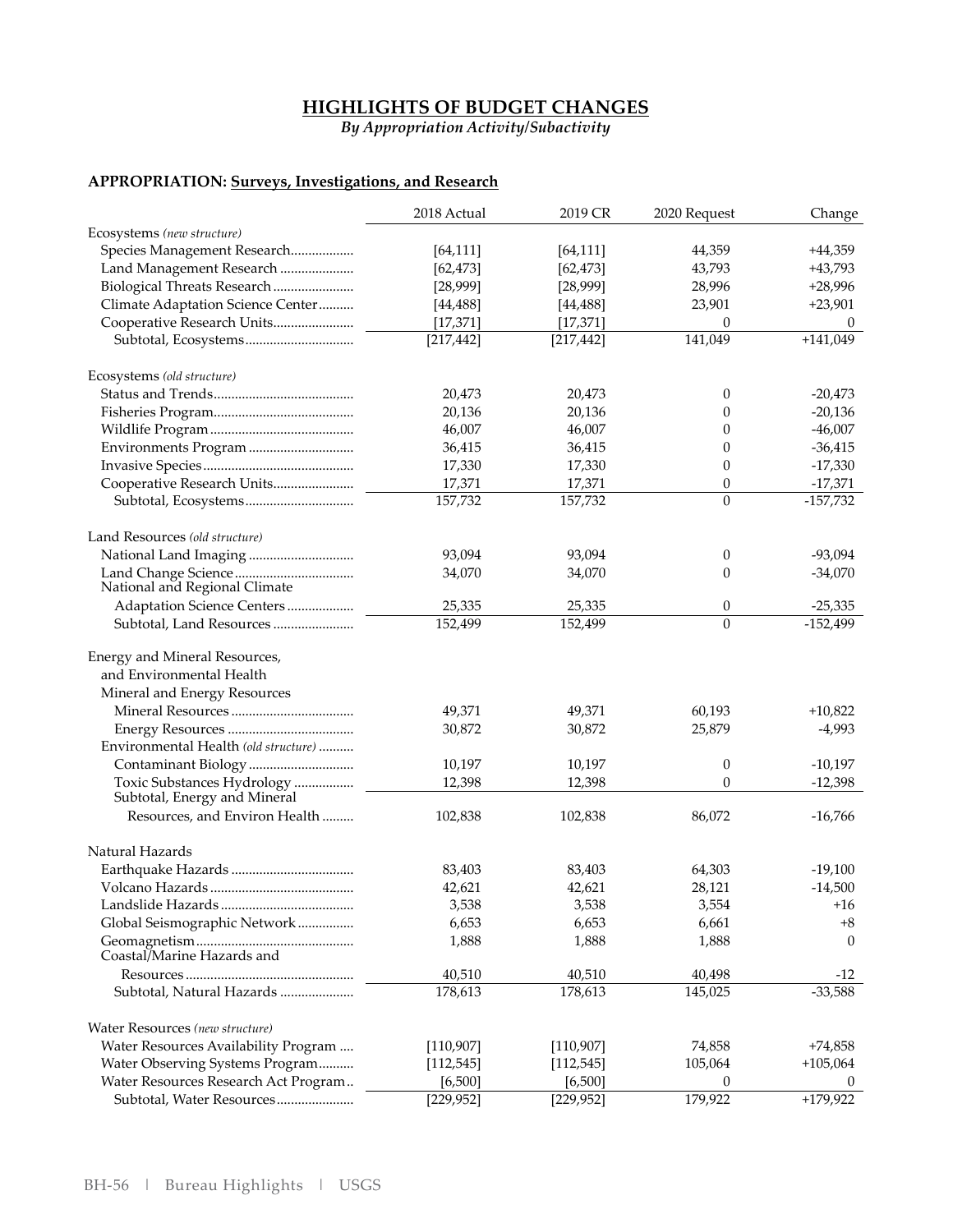## **APPROPRIATION: Surveys, Investigations, and Research** *(continued)*

|                                                                       | 2018 Actual | 2019 CR   | 2020 Request | Change     |
|-----------------------------------------------------------------------|-------------|-----------|--------------|------------|
| Water Resources (old structure)<br>Water Availability and Use Science |             |           |              |            |
| Groundwater and Streamflow                                            | 46,052      | 46,052    | $\theta$     | $-46,052$  |
|                                                                       | 74,173      | 74,173    | $\theta$     | $-74,173$  |
| National Water Quality Program                                        | 90,829      | 90,829    | 0            | $-90,829$  |
| Water Resources Research Act Program                                  | 6,500       | 6,500     | 0            | $-6,500$   |
| Subtotal, Water Resources                                             | 217,554     | 217,554   | $\Omega$     | $-217,554$ |
| Core Science Systems<br>National Land Imaging Program (new            |             |           |              |            |
| Science Synthesis, Analysis, and                                      | [101, 065]  | [101,065] | 88,955       | $+88,955$  |
| National Cooperative Geological                                       | 24,051      | 24,051    | 25,987       | $+1,936$   |
|                                                                       | 24,397      | 24,397    | 24,397       | $\Omega$   |
| National Geospatial Program                                           | 67,854      | 67,854    | 67,854       | 0          |
| Subtotal, Core Science Systems                                        | 116,302     | 116,302   | 207,193      | $+90,891$  |
| Science Support                                                       |             |           |              |            |
|                                                                       | 21,947      | 21,947    | 21,947       | $\theta$   |
| Administration and Management                                         | 80,881      | 80,881    | 80,963       | $+82$      |
| Subtotal, Science Support                                             | 102,828     | 102,828   | 102,910      | $+82$      |
| Facilities<br>Rental Payments and Operations                          |             |           |              |            |
| Deferred Maintenance and                                              | 104,927     | 104,927   | 113,321      | $+8,394$   |
|                                                                       | 15,164      | 15,164    | 7,975        | $-7,189$   |
|                                                                       | 120,091     | 120,091   | 121,296      | $+1,205$   |
| TOTAL APPROPRIATION (w/o supplemental)                                | 1,148,457   | 1,148,457 | 983,467      | $-164,990$ |
|                                                                       | 42,246      | 0         | 0            |            |
| TOTAL APPROPRIATION (w/ supplemental).                                | 1,190,703   | 1,148,457 | 983,467      | $-164,990$ |

## *Detail of Budget Changes*

|                                       | 2020 Change  |                                    | 2020 Change  |
|---------------------------------------|--------------|------------------------------------|--------------|
|                                       | from 2019 CR |                                    | from 2019 CR |
|                                       | $-164.990$   |                                    |              |
|                                       | $-16,683$    | Land Management Research (new      |              |
| Species Management Research (new      |              |                                    | +43,793      |
|                                       | +44,359      | Transfer from Environments         | $+31,249$    |
| Transfer from Environmental Health,   |              |                                    | $+6,540$     |
|                                       | $+10,197$    | Transfer from Land Resources, Land |              |
| Transfer from Environments            | $+5,166$     |                                    | $+5,025$     |
|                                       | $+10,250$    | Transfer from Status and Trends    | +7,383       |
| Transfer from Status and Trends       | $+13,090$    |                                    | $+12,276$    |
|                                       | $+25,408$    | Biological Carbon Sequestration    | $-5,025$     |
|                                       | $-1,600$     |                                    | $-2,599$     |
|                                       | $-6,653$     |                                    | $-1,000$     |
| Toxicological and Pathogenic Diseases |              |                                    | $-4,272$     |
| Individual Organisms                  | $-5,099$     |                                    | $-1,485$     |
|                                       | $-5,098$     | Land and Water Management          |              |
| Whooping Crane Propagation            | $-1,500$     |                                    | -4,462       |
|                                       | $+198$       |                                    | $+163$       |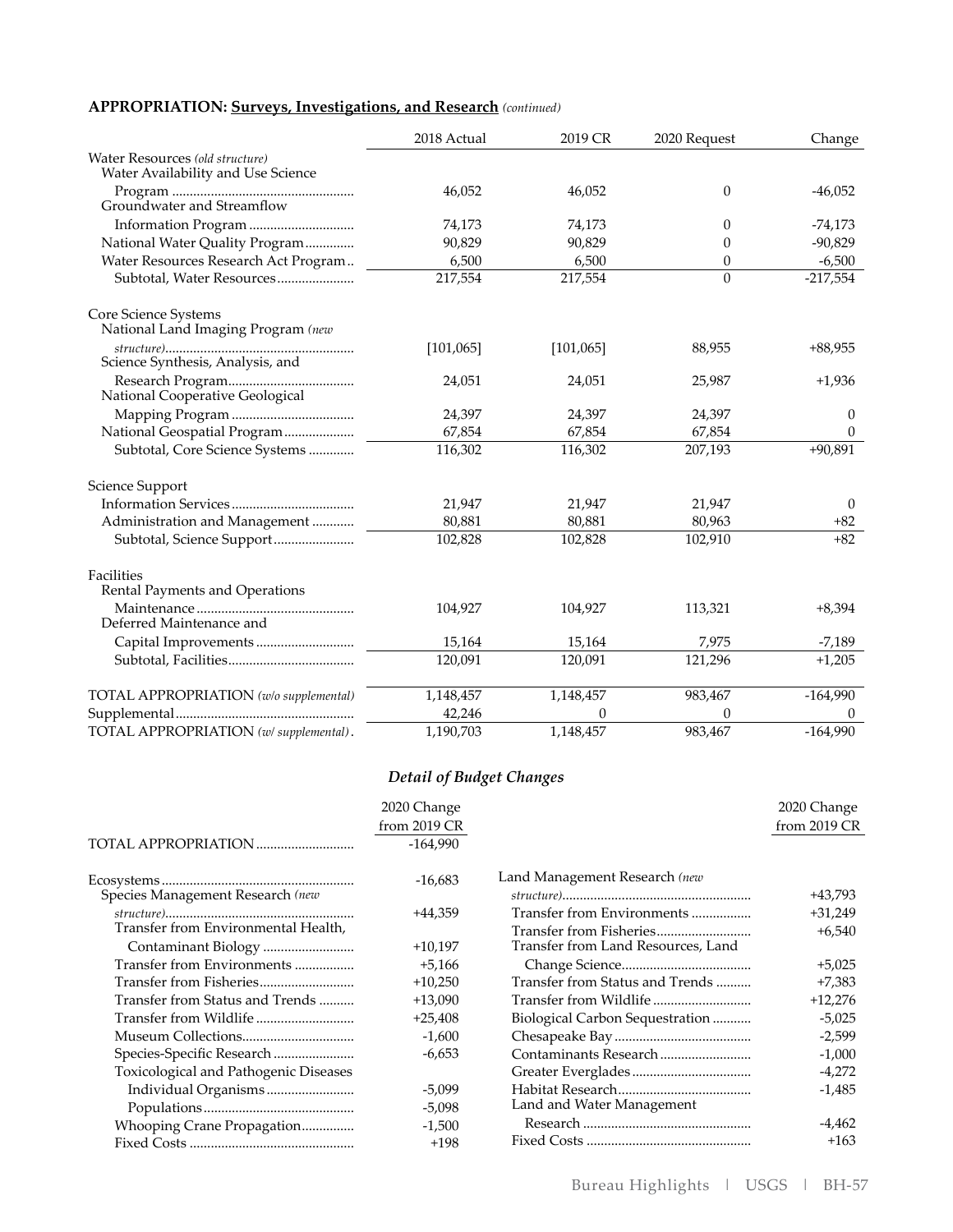## **APPROPRIATION: Surveys, Investigations, and Research** *(continued)*

# *Detail of Budget Changes*

|                                                                        | 2020 Change  |
|------------------------------------------------------------------------|--------------|
|                                                                        | from 2019 CR |
| Biological Threats Research (new structure)                            | $+28,996$    |
| Transfer from Fisheries                                                | $+3,346$     |
| Transfer from Invasive Species                                         | $+17,330$    |
| Transfer from Wildlife                                                 | $+8,323$     |
| White Nose Syndrome Research                                           | $-154$       |
|                                                                        | $+151$       |
| Transfer from Land Resources, Land                                     | $+23,901$    |
|                                                                        | +19,153      |
| Transfer from Land Resources, National                                 |              |
| & Regional Climate Adaptation Science                                  |              |
|                                                                        | +25,335      |
|                                                                        | -528         |
| Climate Research and Development                                       | $-6,125$     |
|                                                                        | $-2,213$     |
|                                                                        | $-11,318$    |
| Tribal Climate Adaptation Science                                      | -500         |
|                                                                        | $+97$        |
| Status and Trends (old structure)<br>Transfer to Land Management       | $-20,473$    |
| Transfer to Species Management                                         | -7,383       |
|                                                                        | $-13,090$    |
| Fisheries Program (old structure)                                      | $-20,136$    |
| Transfer to Biological Threats Research<br>Transfer to Land Management | $-3,346$     |
| Transfer to Species Management                                         | $-6,540$     |
|                                                                        | $-10,250$    |
| Wildlife Program (old structure)                                       | $-46,007$    |
| Transfer to Biological Threats Research<br>Transfer to Land Management | $-8,323$     |
| Transfer to Species Management                                         | $-12,276$    |
|                                                                        | $-25,408$    |
| Environments Program (old structure)<br>Transfer to Land Management    | $-36,415$    |
| Transfer to Species Management                                         | $-31,249$    |
|                                                                        | $-5,166$     |
| Invasive Species (old structure)                                       | $-17,330$    |
| Transfer to Biological Threats Research                                | $-17,330$    |
| Cooperative Research Units                                             | $-17,371$    |
| Land Resources (old structure)                                         | $-152,499$   |
| National Land Imaging<br>Transfer to Core Science Systems,             | $-93,094$    |
| National Land Imaging                                                  | -93,094      |
| Transfer to Core Science Systems,                                      | -34,070      |
| National Land Imaging<br>Transfer to Core Science Systems, Science     | -7,971       |
| Synthesis, Analysis, and Research<br>Transfer to Ecosystems, Climate   | $-1,921$     |
| Adaptation Science Center                                              | -19,153      |

|                                                                    | 2020 Change<br>from 2019 CR |
|--------------------------------------------------------------------|-----------------------------|
| Transfer to Ecosystems, Land                                       |                             |
| Management Research<br>National and Regional Climate Adaptation    | $-5,025$                    |
| Science Centers<br>Transfer to Ecosystems, Climate                 | -25,335                     |
| Adaptation Science Center<br>Energy and Mineral Resources, and     | -25,335                     |
| Environmental Health                                               | $-16,766$                   |
| Mineral and Energy Resources                                       | $+5,829$                    |
| Continue Magnetotelluric Survey of the                             | $+10,822$                   |
|                                                                    | $+1,726$                    |
|                                                                    | $+10,598$                   |
| Domestic Minerals Base Assessment                                  | $-1,000$                    |
| Minerals Information                                               | $-371$                      |
| Research and Assessment                                            | $-372$                      |
|                                                                    | $+241$                      |
| Alaska North Slope Resource                                        | $-4,993$                    |
| Coal and Uranium Resource                                          | $-4,700$                    |
|                                                                    | $-1,519$                    |
| Geologic Carbon Sequestration<br>Modernize and Provide             | $-1,891$                    |
| Multi-Resource Assessments                                         | $+2,992$                    |
|                                                                    | $+125$                      |
| Environmental Health (old structure)                               | $-22,595$                   |
| Contaminant Biology<br>.<br>Transfer to Ecosystems, Species        | $-10,197$                   |
| Management Research                                                | $-10,197$                   |
| Toxic Substance Hydrology<br>Transfer to Water Resources, Water    | $-12,398$                   |
| Resources Availability                                             | -12,398                     |
|                                                                    | $-33,588$                   |
| National Seismic Hazard Model                                      | $-19,100$                   |
| Improvements and Alaska Update<br>Advanced National Seismic System | $+2,654$                    |
| Deferred Maintenance                                               | $-5,000$                    |
|                                                                    | $-1,400$                    |
| Earthquake Early Warning Capacity                                  | $-14,700$                   |
| Seismic Network Improvements                                       | $-826$                      |
|                                                                    | $+172$                      |
| Completion of Instrument Upgrades and                              | $-14,500$                   |
| Repairs on High-Threat Volcanoes                                   | $-13,000$                   |
| Hazards Assessments<br>Next-Generation Lahar Detection             | -97                         |
| System Equipment                                                   | $-1,500$                    |
|                                                                    | +97                         |
|                                                                    | $+16$                       |
|                                                                    | $+16$                       |
| Global Seismographic Network                                       | +8                          |
|                                                                    | $+8$                        |
| Coastal/Marine Hazards and Resources                               | $-12$                       |